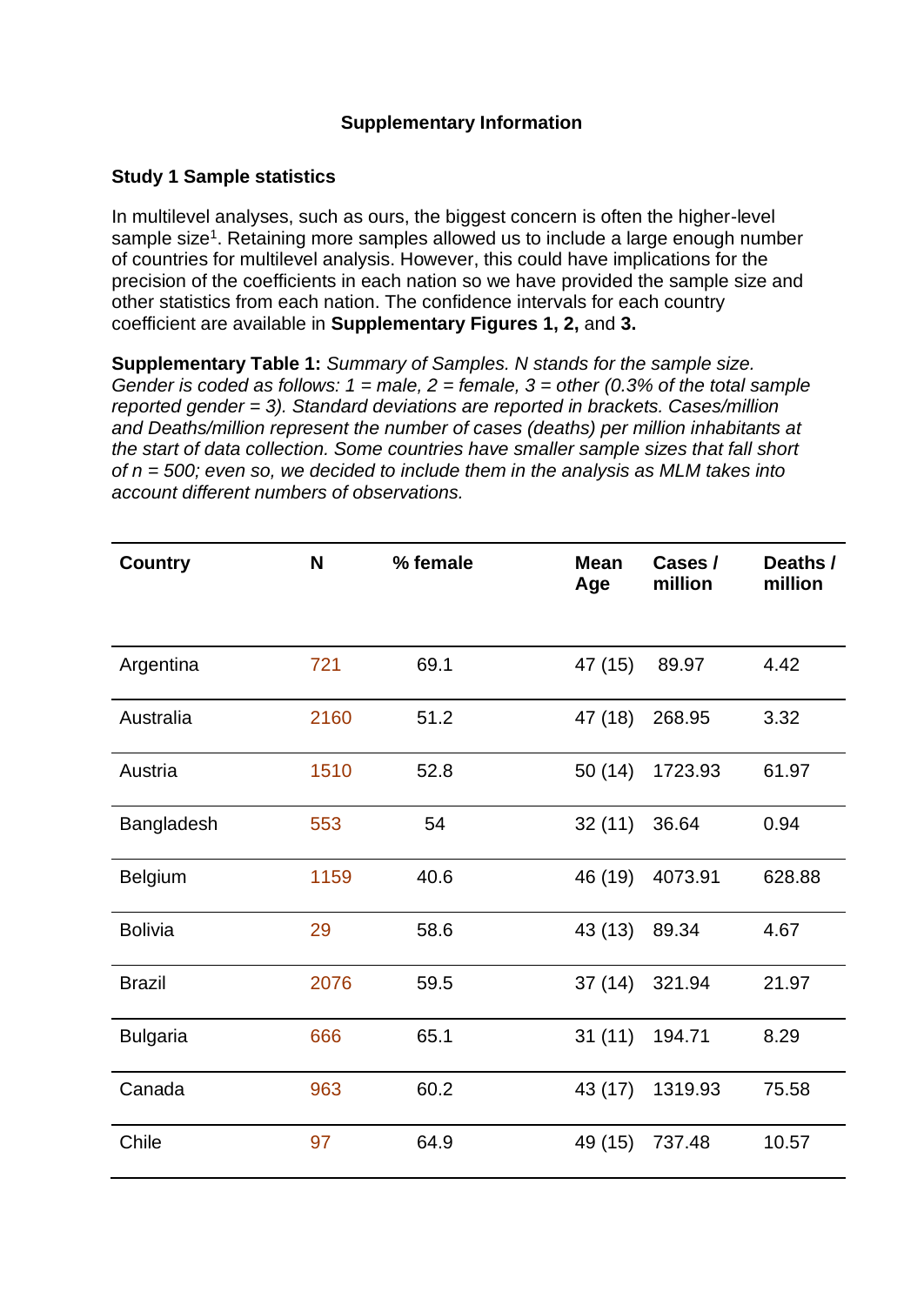| China                 | 1030 | 49   | 43 (14) | 70.16          | 3.47   |
|-----------------------|------|------|---------|----------------|--------|
| Colombia              | 1274 | 62.6 | 41 (15) | 112.73         | 5.10   |
| Costa Rica            | 25   | 36   | 45 (13) | 139.4          | 1.2    |
| Croatia               | 515  | 52.1 | 46 (15) | 502.22         | 14.53  |
| Cuba                  | 43   | 51.2 | 49 (13) | 122.48         | 4.94   |
| <b>Denmark</b>        | 566  | 49.5 | 49 (18) | 1531.15        | 73.49  |
| Dominican<br>Republic | 36   | 80.6 | 40 (12) | 592            | 26.53  |
| Ecuador               | 148  | 55.4 | 41 (12) | 1360.66        | 38.82  |
| El Salvador           | 28   | 53.6 | 46 (12) | 50.31          | 38.82  |
| Finland               | 689  | 46.3 | 39 (14) | 850.54         | 34.96  |
| France                | 1119 | 54.7 | 43 (16) | 2477.06        | 348.16 |
| Germany               | 1587 | 50   | 50 (16) | 1912.29        | 73.79  |
| Ghana                 | 389  | 32.8 | 31(8)   | 232.99         | 1.14   |
| Greece                | 638  | 34.9 |         | 30 (11) 236.38 | 12.69  |
| Guatemala             | 48   | 43.8 | 45 (13) | 30.72          | 0.87   |
| Honduras              | 24   | 70.8 | 39 (14) | 68.93          | 6.36   |
| Hungary               | 506  | 51.6 | 49 (17) | 264.38         | 28.66  |
| India                 | 717  | 41   | 33(12)  | 21.77          | 0.69   |
| Iraq                  | 895  | 46.9 | 31(14)  | 48.06          | 2.29   |
| Ireland               | 767  | 66.8 | 38(15)  | 4009.80        | 224.90 |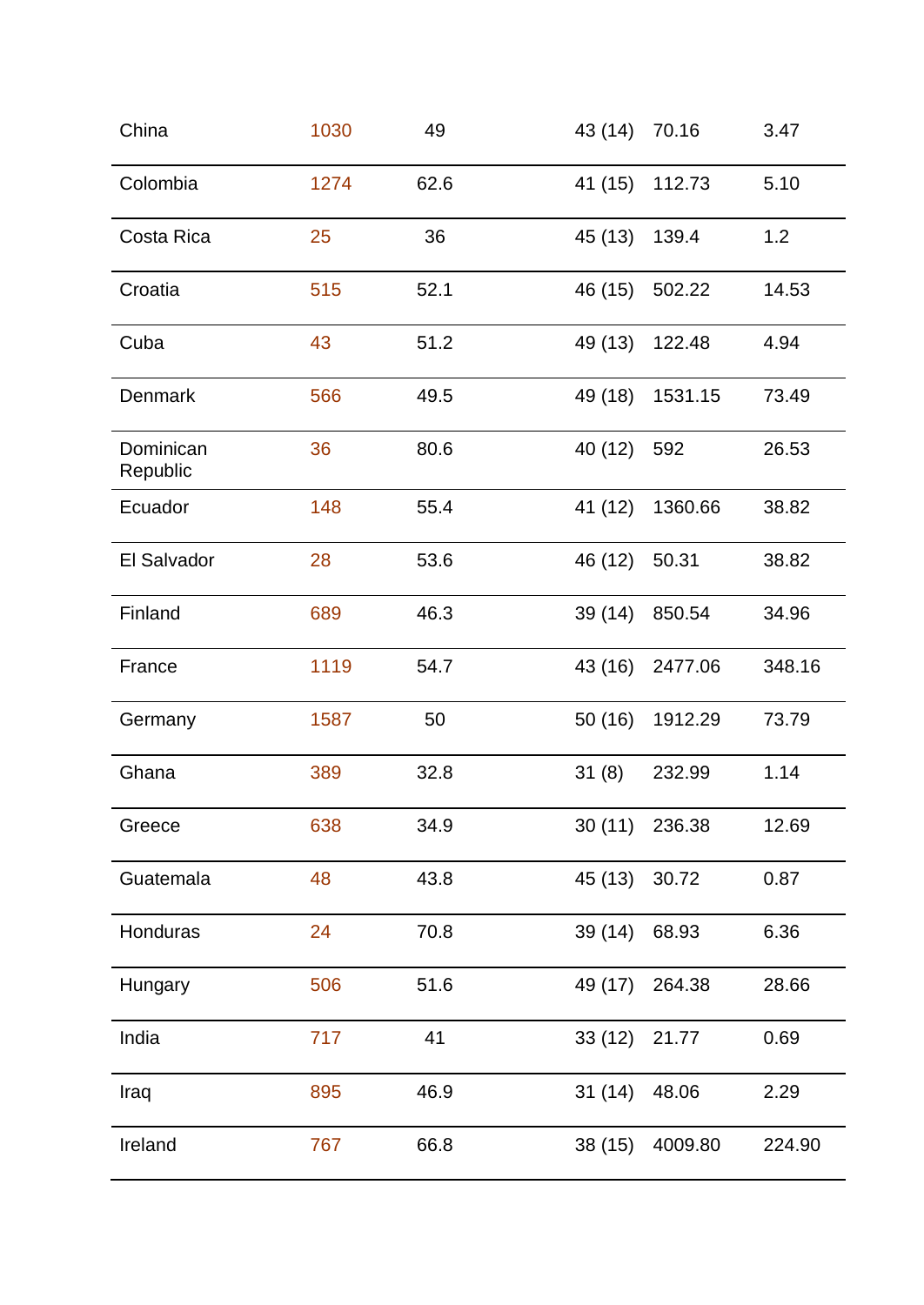| <b>Israel</b>         | 1253 | 50.8 | 41 (15) | 1751.69        | 22.97            |
|-----------------------|------|------|---------|----------------|------------------|
| Italy                 | 1278 | 53.8 | 47 (17) | 3303.74        | 446.93           |
| Japan                 | 1212 | 50.8 | 47 (15) | 111.88         | 3.04             |
| Latvia                | 1008 | 62.8 | 46 (14) | 426.04         | 6.77             |
| Macedonia             | 710  | 55.6 | 38(12)  | 672.6          | 31.25            |
| Mexico                | 1274 | 50.1 | 48 (14) | 123.05         | 11.36            |
| Morocco               | 711  | 53   |         | 32 (13) 114.35 | 4.5              |
| <b>Nepal</b>          | 534  | 52.7 | 28(8)   | 1.85           | $\boldsymbol{0}$ |
| Netherlands           | 1297 | 46.4 | 50 (17) | 2224.54        | 262.38           |
| <b>New</b><br>Zealand | 510  | 50.2 | 46 (18) | 301.02         | 3.89             |
| Nicaragua             | 16   | 62.5 | 43 (15) | 2.01           | 0.46             |
| Nigeria               | 594  | 49.7 | 32(11)  | 6.82           | 0.20             |
| Norway                | 532  | 53.4 | 47 (17) | 1399.45        | 37.75            |
| Pakistan              | 532  | 53.2 | 27(8)   | 65.57          | 1.38             |
| Panama                | 18   | 66.7 | 44 (17) | 1440.43        | 39.95            |
| Paraguay              | 16   | 87.5 | 39(9)   | 32.76          | 1.29             |
| Peru                  | 91   | 45.1 | 46 (14) | 897.12         | 24.44            |
| Philippines           | 521  | 50.1 | 37(12)  | 72.89          | 4.79             |
| Poland                | 1815 | 49.5 | 46 (17) | 313.46         | 14.8             |
| Romania               | 1005 | 50.5 | 42 (14) | 584.18         | 33.02            |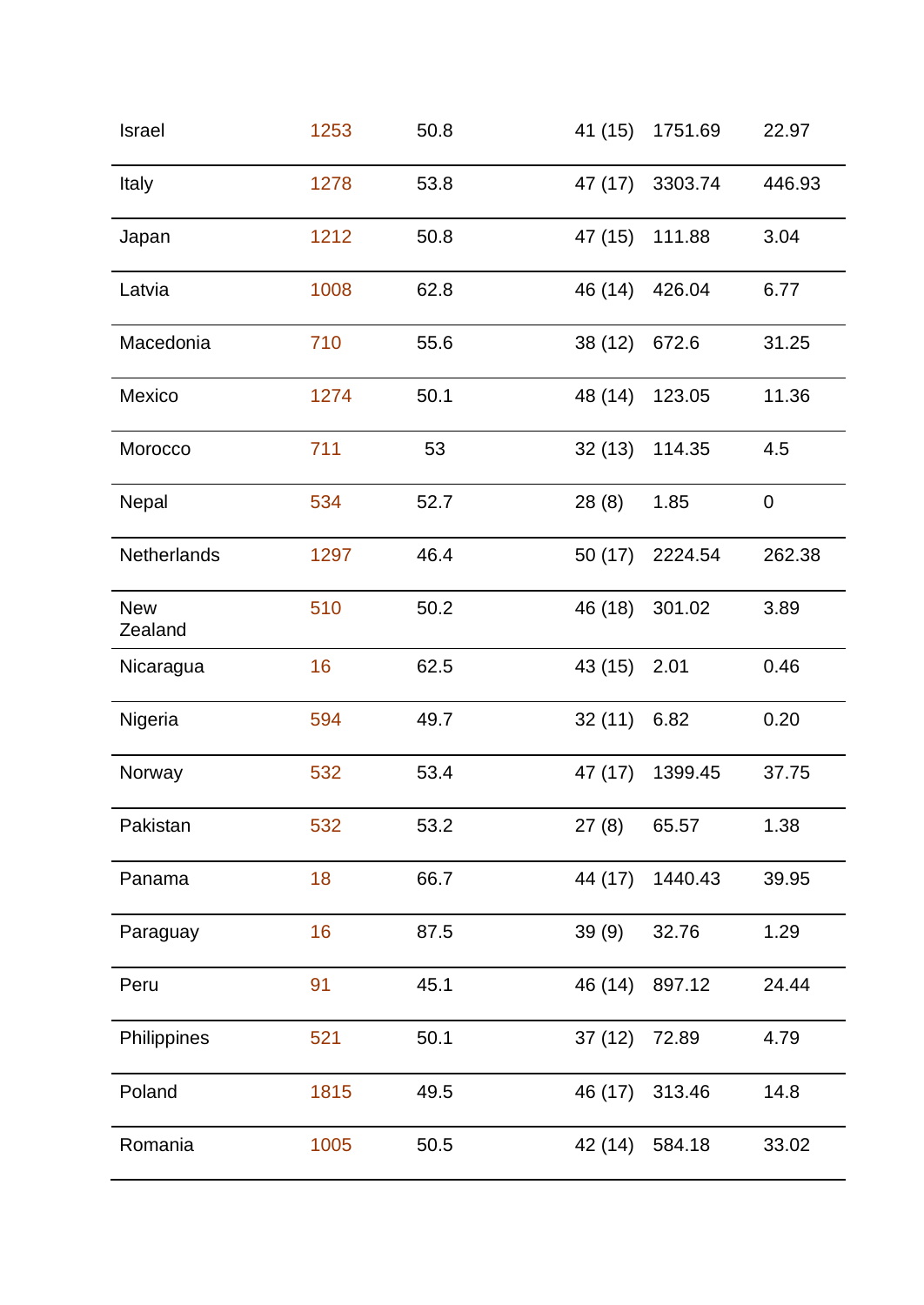| Russia                  | 558  | 52.7 | 45 (15) | 603.09  | 5.49   |
|-------------------------|------|------|---------|---------|--------|
| Senegal                 | 397  | 36   | 35(13)  | 46.44   | 0.57   |
| Serbia                  | 1070 | 73.5 | 43 (12) | 949.86  | 17.91  |
| Singapore               | 556  | 51.1 | 43 (14) | 2557.27 | 2.48   |
| Slovakia                | 1265 | 50   | 44 (16) | 252.93  | 3.3    |
| South Africa            | 909  | 74.1 | 40 (13) | 82.95   | 1.56   |
| South<br>Korea          | 529  | 46.9 | 42 (14) | 208.21  | 4.72   |
| Spain                   | 1090 | 32.8 | 46 (14) | 4887.56 | 501.09 |
| Sweden                  | 1568 | 40.5 | 53 (15) | 1850.05 | 222.29 |
| Switzerland             | 1056 | 50.9 | 48 (17) | 3403.03 | 194.28 |
| Taiwan                  | 833  | 50.3 | 44 (13) | 18.04   | 0.25   |
| Turkey                  | 1454 | 51   | 37(15)  | 1369.04 | 35.37  |
| <b>Ukraine</b>          | 577  | 52.5 | 37(8)   | 214.60  | 5.24   |
| United<br>Kingdom       | 550  | 50.9 | 46 (16) | 2375.81 | 317.43 |
| United<br><b>States</b> | 1506 | 51.3 | 44 (17) | 3010.96 | 171.42 |
| Uruguay                 | 49   | 69.4 | 53 (14) | 179.71  | 4.34   |
| Venezuela               | 96   | 56.3 | 47 (13) | 11.4    | 0.35   |

# **Details about the Study 1 survey**

Participants took the following scales in random order. To obtain the complete dataset with all measures see ref. 2; [https://osf.io/tfsza\)](https://osf.io/tfsza):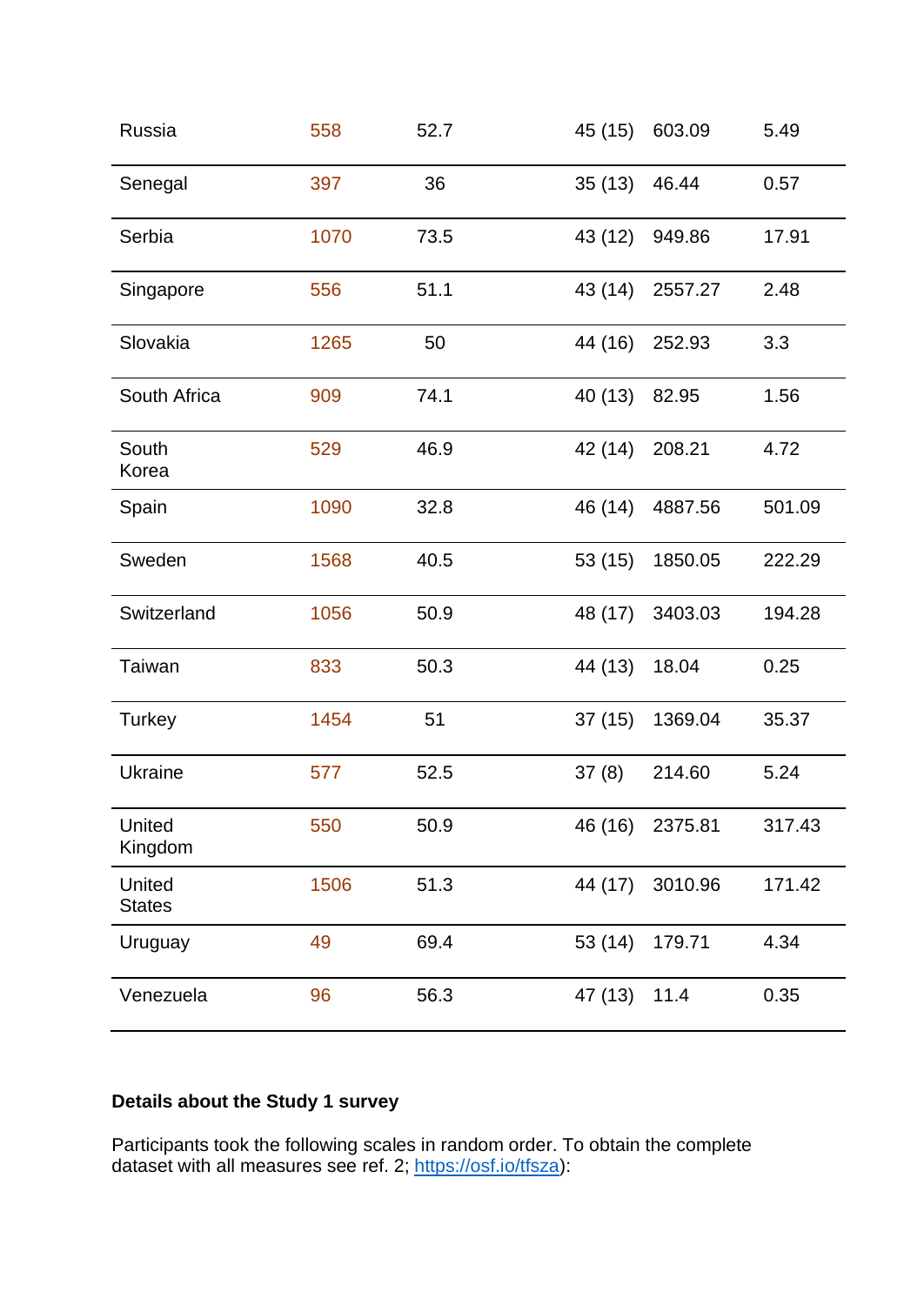- A *limiting physical contact* scale, consisting of five items, as, for example, "During the days of the coronavirus (COVID-19) pandemic, I have been staying at home as much as practically possible".
- A *physical hygiene* scale, consisting of five items, as, for example, "During the days of the coronavirus (COVID-19) pandemic, I have been washing my hands longer than usual".
- A *policy support* scale, consisting of five items, as, for example, "During the days of the coronavirus (COVID-19) pandemic, I have been in favor of closing all schools and universities".
- A *generosity* measure, measuring the proportion of the daily wage in the corresponding country a participant would keep for themselves vs. give to a national charity vs. give to an international charity<sup>3</sup>.
- A two-item *psychological well-being* scale<sup>4</sup>.
- A three-item *collective narcissism* scale<sup>5</sup> .
- A two-item *national identification* scale (one item from ref. 6 and additional item measuring identity centrality).
- A *COVID-19 conspiracy beliefs* scale, consisting of four items such as "The coronavirus (COVID-19) is a bioweapon engineered by scientists."
- A six-item *open mindedness* scale<sup>7</sup> .
- A seven-item *morality-as-cooperation* scale<sup>8</sup>.
- A two-item *trait optimism* scale<sup>9</sup>.
- A four-item *social belonging* scale<sup>10</sup>.
- A four-item *trait self-control* scale<sup>11</sup>.
- A one-item *self esteem* scale<sup>12</sup>.
- A six-item *narcissism* scale<sup>13</sup>.
- A ten-item *moral identity* scale<sup>14</sup>.
- A *COVID-19 risk perception* scale, consisting of two items such as "By April 30, 2021: How likely do you think it is that you will get infected by the Coronavirus (Covid-19)?" Available answers from 0% to 100%, with 10% increments.
- A one-item *political orientation* scale. Participants were asked: "Overall, what would be the best description of your political views?". Available answers from  $0 =$  very left leaning to  $10 =$  very right leaning.
- A *moral circle* measure<sup>15</sup>.
- A subjective physical health measure. Participants were asked: "In general, how would you rate your physical health as it is today?". Available answers from  $0 =$  "extremely bad" to  $10 =$  "extremely good".

After these scales, participants took a three-item *cognitive reflection test* (CRT). The test was a reworded version of the test proposed by Frederick<sup>16</sup>; we reworded the items because the classic CRT is very well known. After the CRT, participants answered some demographic questions.

## **Study 1:**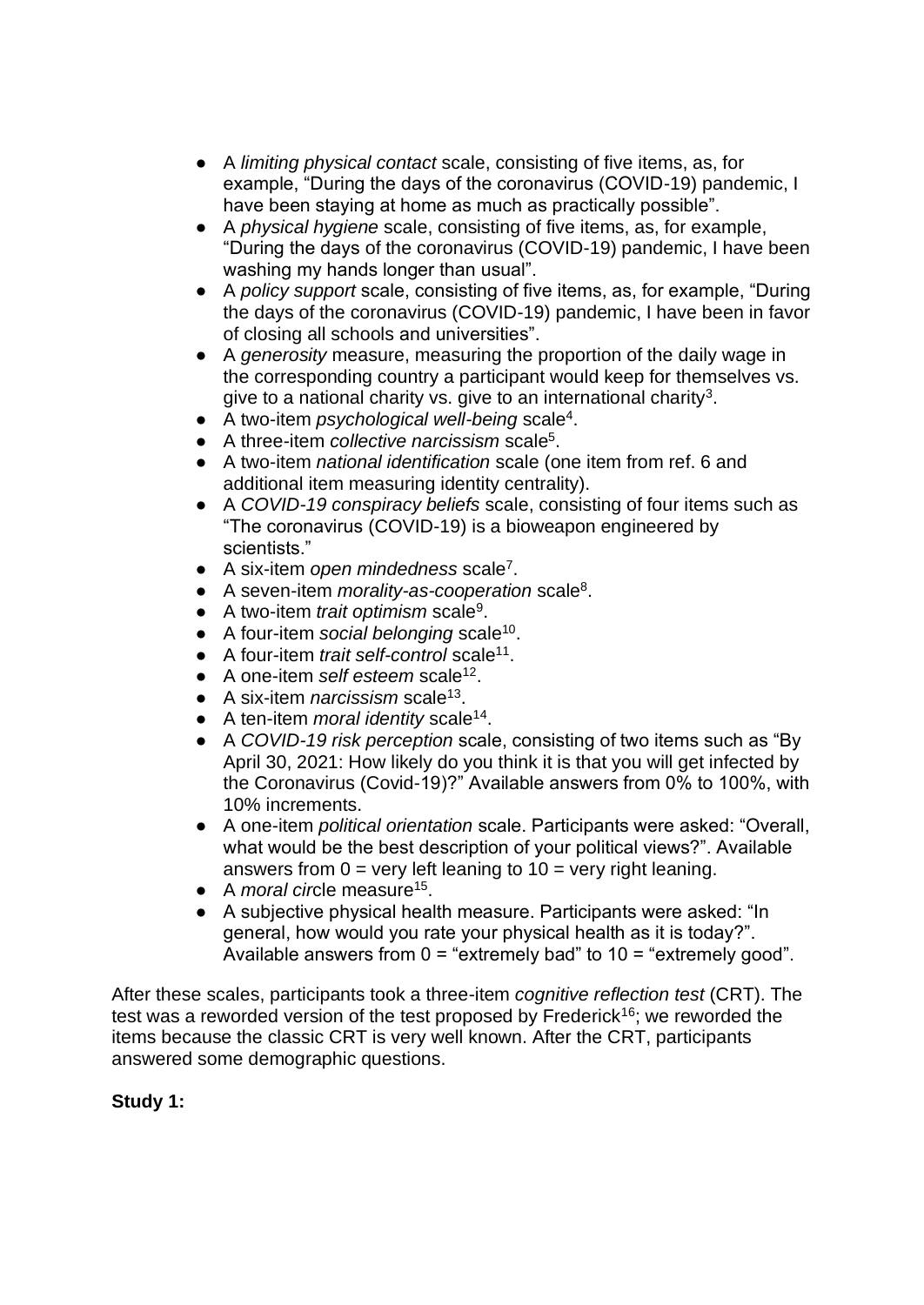

*Supplementary Figure 1. Relation between national identification and public health measures in 67 countries and territories. The coefficients reflecting the relation between national identity and each of the health measures are presented for each country. The relation with physical contact (left), hygiene (center), and policy support (right) are presented with 95% confidence intervals.*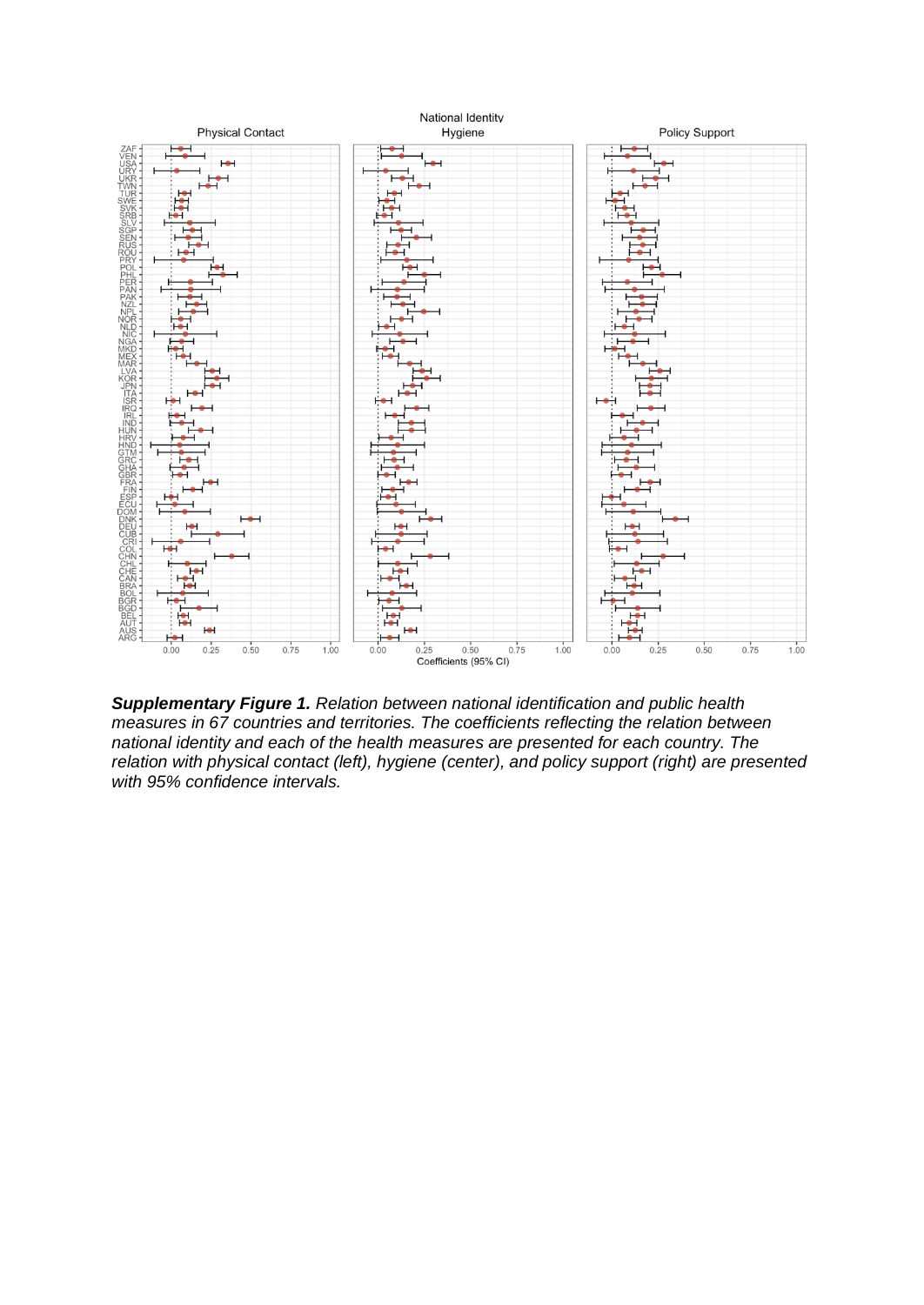

*Supplementary Figure 2. Relation between national narcissism and public health measures in 67 countries and territories. The coefficients reflecting the relation between national narcissism and each of the health measures are presented for each country. The relation with physical contact (left), hygiene (center), and policy support (right) are presented with 95% confidence intervals.*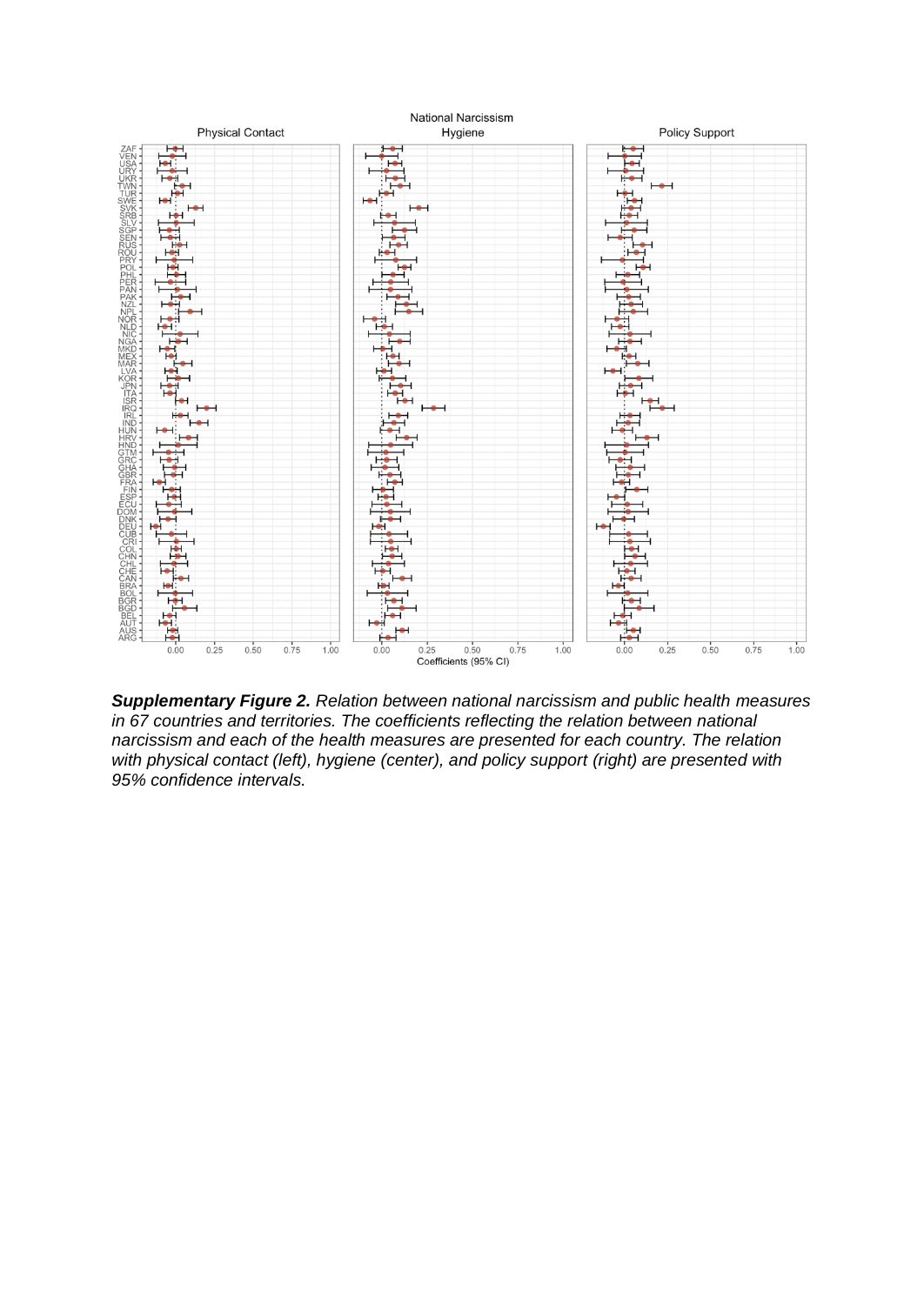

*Supplementary Figure 3. Relation between political ideology and public health measures in 67 countries and territories. The coefficients reflecting the relation between political ideology and each of the health measures are presented for each country. The relation with physical contact (left), hygiene (center), and policy support (right) are presented with 95% confidence intervals.*

#### **Study 1: Differences as a function of sample characteristics and reliability**

 We collected data in 67 countries. In 28 of these countries, we were able to obtain representative samples in terms of sex, age, and education. We collected convenience samples in 36 countries, and in three countries the sampling was mixed. We examined possible differences between countries as function of the representativeness of the sample by including a contrast coded variable  $(1 =$ representative,  $0 -$  mixed,  $-1 =$  non-representative) at the country-level in the models that examined relationships between our three public health measures (spatial distancing, physical hygiene, and policy support) and our three predictor variables (national narcissism, national identification, and political ideology).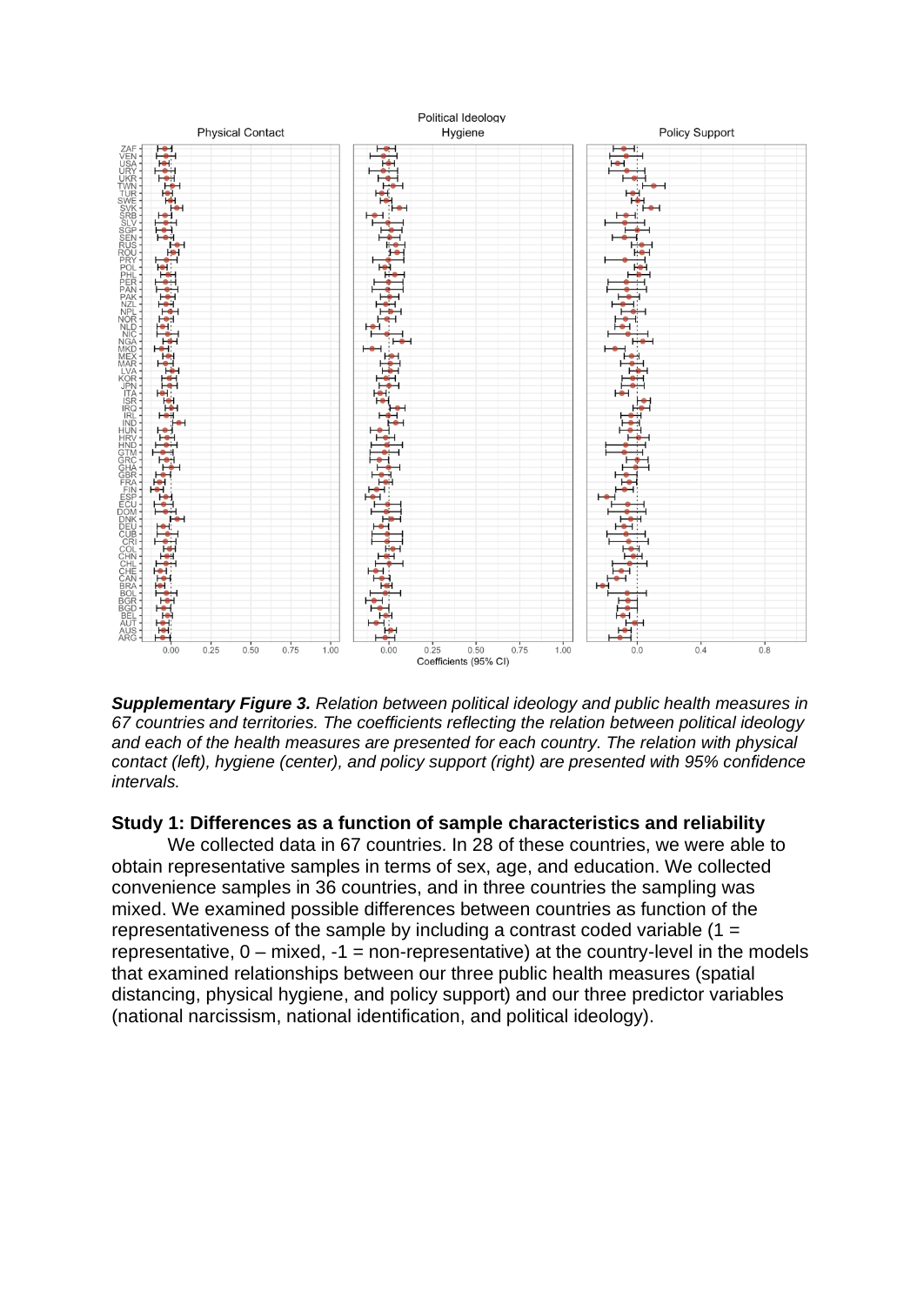We found that means for the three public health measures were higher in nonrepresentative samples than they were in representative samples. We found one significant moderating effect for slopes ( $g_{021}$  = .038,  $t$  = 2.55,  $p$  = .014). In the analysis of spatial distancing, the slope for national identification was weaker for countries that had obtained non-representative samples than it was for countries that were able to obtain representative samples. Although it was slightly weaker, we should note that the slope for countries with non-representative samples (.08) was still significantly different from 0 (*p* < .001).

Although our analyses accounted for individual differences in the reliability of our outcomes and the unreliability of slopes, to examine more thoroughly if unreliability may have confounded our results, we conducted a series of analyses in which we examined if the coefficients (slopes and intercept) varied as a function of whether the measures in an analysis were reliable or not. Following the guidelines suggested by Shrout<sup>17</sup>, we defined reliable as  $.6$  or above.

For the analyses of spatial distancing, the outcome and predictors were reliable for 50 countries, for physical hygiene, they were reliable for 53 countries, and for policy support they were reliable for 57 countries. Similar to how we examined the possible influence of the representativeness of the sample, we added a contrast coded variable  $(1 =$  reliable,  $-1 =$  not reliable) at the country-level in the models that examined relationships between our three outcomes and three predictors. These analyses found no significant effects for the reliability of our measures for intercepts or slopes.

## **Study 1: HDI Results**

For all measures, except political ideology, there were negative relations between HDI scores and country-level means (see **Supplementary Table 2**). In other words, citizens in countries with higher scores on the global Human Development Index also reported less support for two of our COVID-19 public health measures. However, our dataset includes data from very few African countries, many of which have relatively low HDI scores but seem thus far to have fared better in the pandemic than higher-HDI countries (see ref. 18).<sup>1</sup>

*Supplementary Table 2: Relationships between HDI (Human Development Index) scores and means of person-level variables. T-ratios and variance provide the test statistic and the percentage of variance explained for each variable.*

| <b>Measure</b>     | <b>HDI</b> | t-ratio | <b>Variance</b> |
|--------------------|------------|---------|-----------------|
| Spatial distancing | $-13$      | 2.59    | 8%              |

 $<sup>1</sup>$  Although it is beyond the scope of the current paper, we think it would be interesting if future</sup> research examined whether people in lower and middle income countries indeed placed a greater faith in their political and medical institutions during the early stages of the pandemic, or whether they were motivated to simply report higher compliance with governmental guidelines.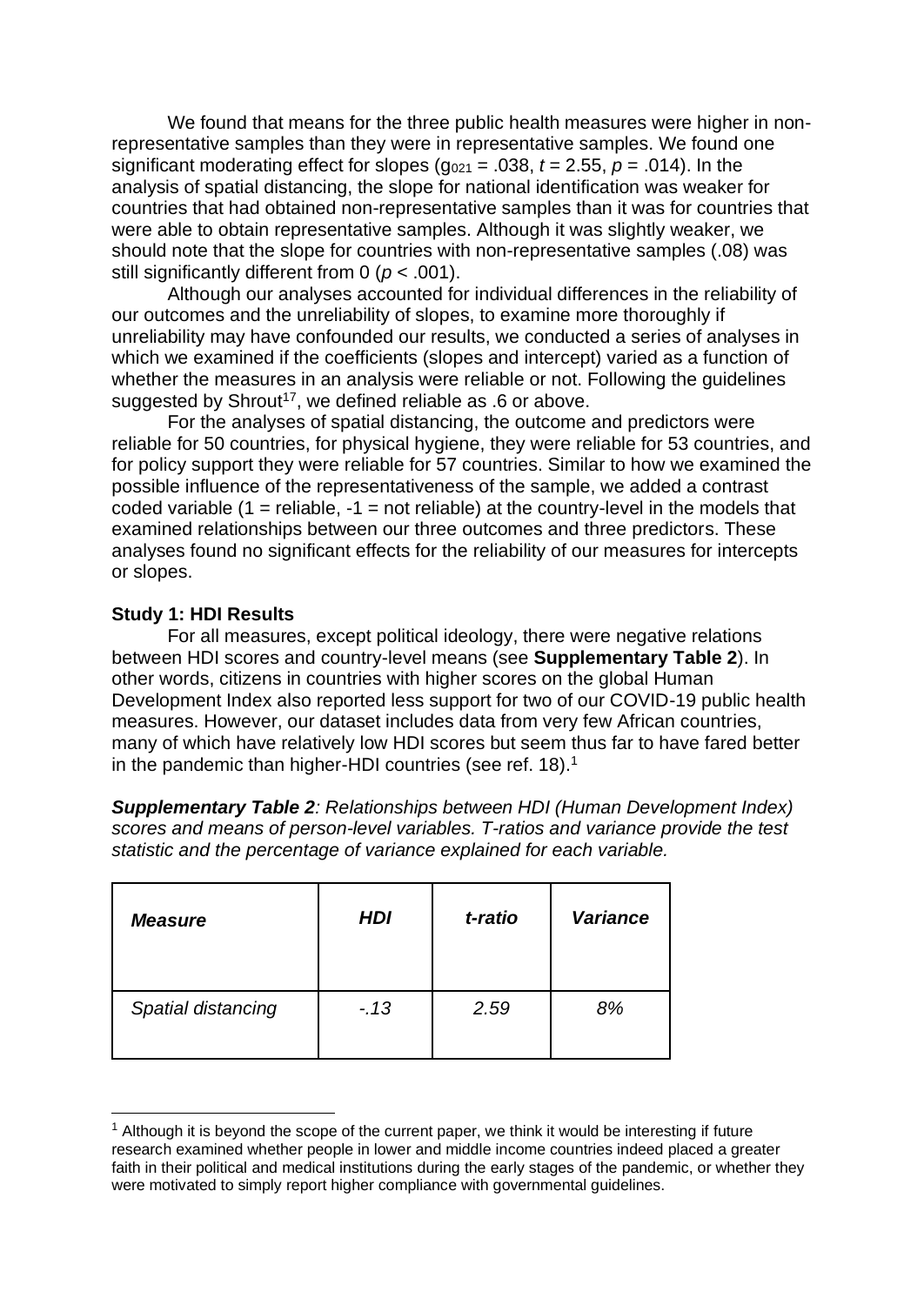| Physical hygiene    | $-.40*$ | 4.98 | 34% |
|---------------------|---------|------|-----|
| Policy support      | $-.59*$ | 5.81 | 37% |
| National narcissism | $-.94*$ | 6.39 | 11% |
| National identity   | $-.52*$ | 7.33 | 31% |
| Political ideology  | $-.12$  | 1.44 | 2%  |

Note: \* *p* < .001

## **Study 2: Correlations**

**Supplementary Table 3.** *Correlations between World Value Survey indices of national identification and each of the Google mobility indices (denoting a reduction in mobility in each category). The national identification score was produced by averaging national pride and national closeness and was correlated with a reduction in every measure of community mobility (rs = -.26 to -.44). The relationships were stronger for the item measuring national pride than country closeness.*

|                                    | <b>National</b><br>identification<br>(average) | <b>National pride</b> | <b>Country</b><br>closeness |
|------------------------------------|------------------------------------------------|-----------------------|-----------------------------|
| <b>Mobility index</b><br>(average) | $-.40$ <sup>**</sup>                           | $-.52***$             | $-12$                       |
| <b>Retail and recreation</b>       | $-.37$ *                                       | $-.46$ <sup>**</sup>  | $-.12$                      |
| <b>Grocery and</b><br>pharmacy     | $-.42**$                                       | $-.54***$             | $-13$                       |
| <b>Parks</b>                       | $-.26$                                         | $-.43$ <sup>**</sup>  | .02                         |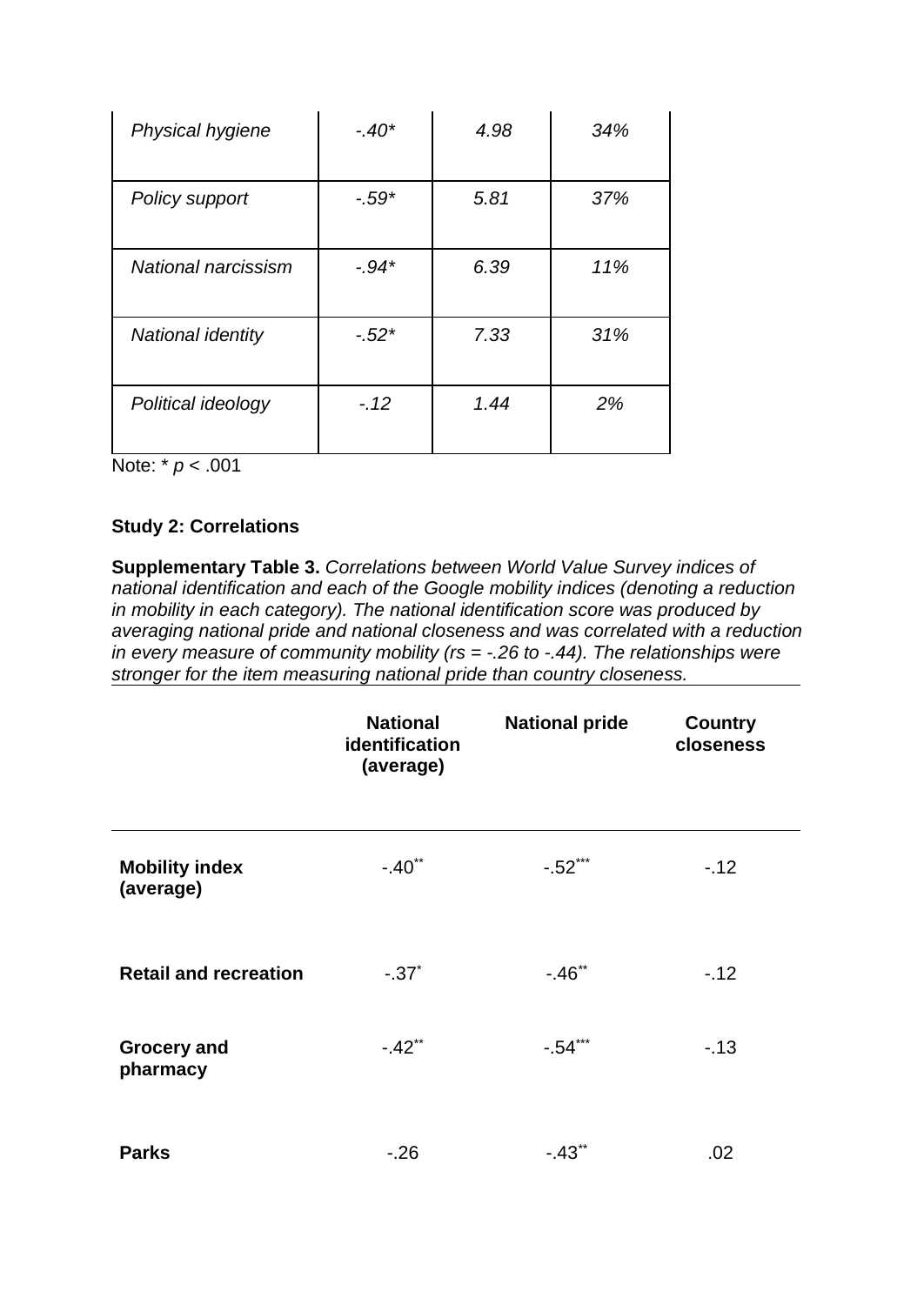| <b>Transit stations</b>               | $-.44**$ | $-.48**$             | $-.22$ |
|---------------------------------------|----------|----------------------|--------|
| <b>Workplaces</b>                     | $-.37$   | $-.42$ <sup>**</sup> | $-17$  |
| <b>Residential (reverse</b><br>coded) | $-29$    | $-.39*$              | $-.07$ |

\*\**p*<.05, \*\**p*<.01, \*\*\**p*<.001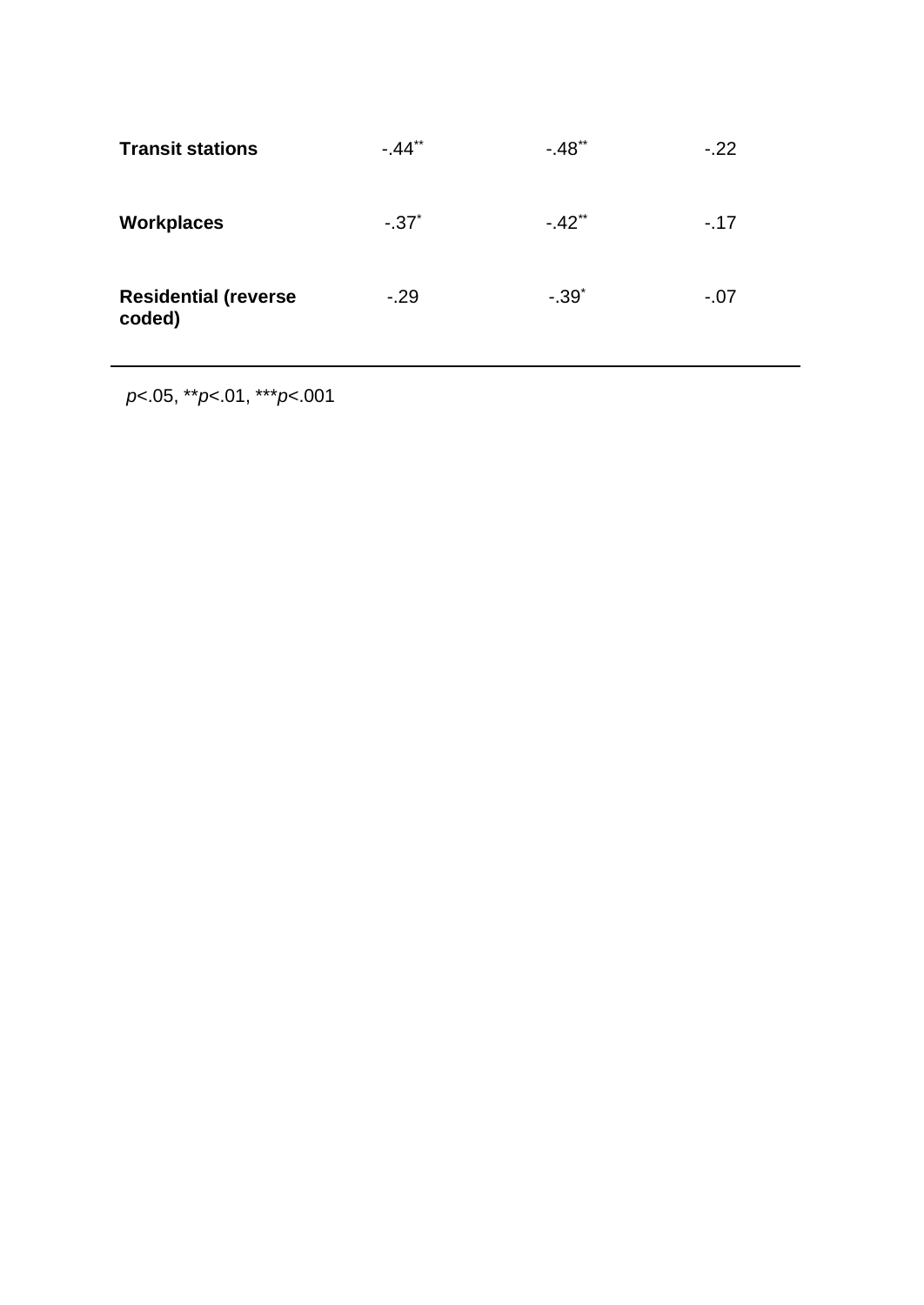### **Supplementary References**

- 1. Maas, C. J. M., & Hox, J. J. Sufficient sample sizes for multilevel modeling. *Methodology* **1,** 86–92 (2005).
- 2. Azevedo, F., Pavlovic, T., Rêgo, G. G., Ceren, F. A., Gjoneska, B., Ross, R. M., Schoenegger, P., Riano, J., Cichocka, A., Capraro, V., Cian, L., Longoni, C., Chan, H. F., Gkinopoulos, T., Kantorowicz, J., ICSMP Consortium, Sampaio, W. Social and moral psychology of COVID-19 across 69 countries. <https://osf.io/tfsza> (2021).
- 3. Sjåstad, H. Short-sighted greed? Focusing on the future promotes reputationbased generosity. *Judgm.Decis. Mak.* **14,** 199-213 (2019).
- 4. Bjørnskov, C. How comparable are the Gallup World Poll life satisfaction data? *J. Happiness Stud.* **11,** 41-60 (2010).
- 5. Golec de Zavala, A., Cichocka, A., Eidelson, R., & Jayawickreme, N. Collective narcissism and its social consequences. *J. Pers. Soc. Psychol.* **97,** 1074–1096 (2009).
- 6. Postmes, T., Haslam, S. A., & Jans, L. A single‐item measure of social identification: reliability, validity, and utility. *Br. J. Soc. Psychol.* **52,** 597–617 (2012).
- 7. Alfano, M., Iurino, K., Stey, P., Robinson, B., Christen, M., Yu, F., & Lapsley, D. Development and validation of a multi-dimensional measure of intellectual humility. *PLoS ONE* **12,** e0182950 (2017).
- 8. Curry, O. S., Chesters, M. J., & Van Lissa, C. J. Mapping morality with a compass: testing the theory of 'morality-as-cooperation' with a new questionnaire. *J. Res. Pers.* **78,** 106-124 (2019).
- 9. Scheier, M. F., Carver, C. S., & Bridges, M. W. Distinguishing optimism from neuroticism (and trait anxiety, self-mastery, and self-esteem): a re-evaluation of the Life Orientation Test. *J. Pers. Soc. Psychol***. 67,** 1063-1078 (1994).
- 10.Malone, G. P., Pillow, D. R., & Osman, A. The general belongingness scale (GBS): assessing achieved belongingness. *Pers. Individ. Differ.* **52,** 311-316 (2012).
- 11.Tangney, J. P., Boone, A. L., & Baumeister, R. F. High self-control predicts good adjustment, less pathology, better grades, and interpersonal success. In *Self-regulation and Self-control* 181-220. (Routledge, London, 2018).
- 12.Robins, R. W., Hendin, H. M., & Trzesniewski, K. H. Measuring global selfesteem: construct validation of a single-item measure and the Rosenberg selfesteem scale. *Pers. Soc. Psychol. Bull.* **27,** 151–161 (2001).